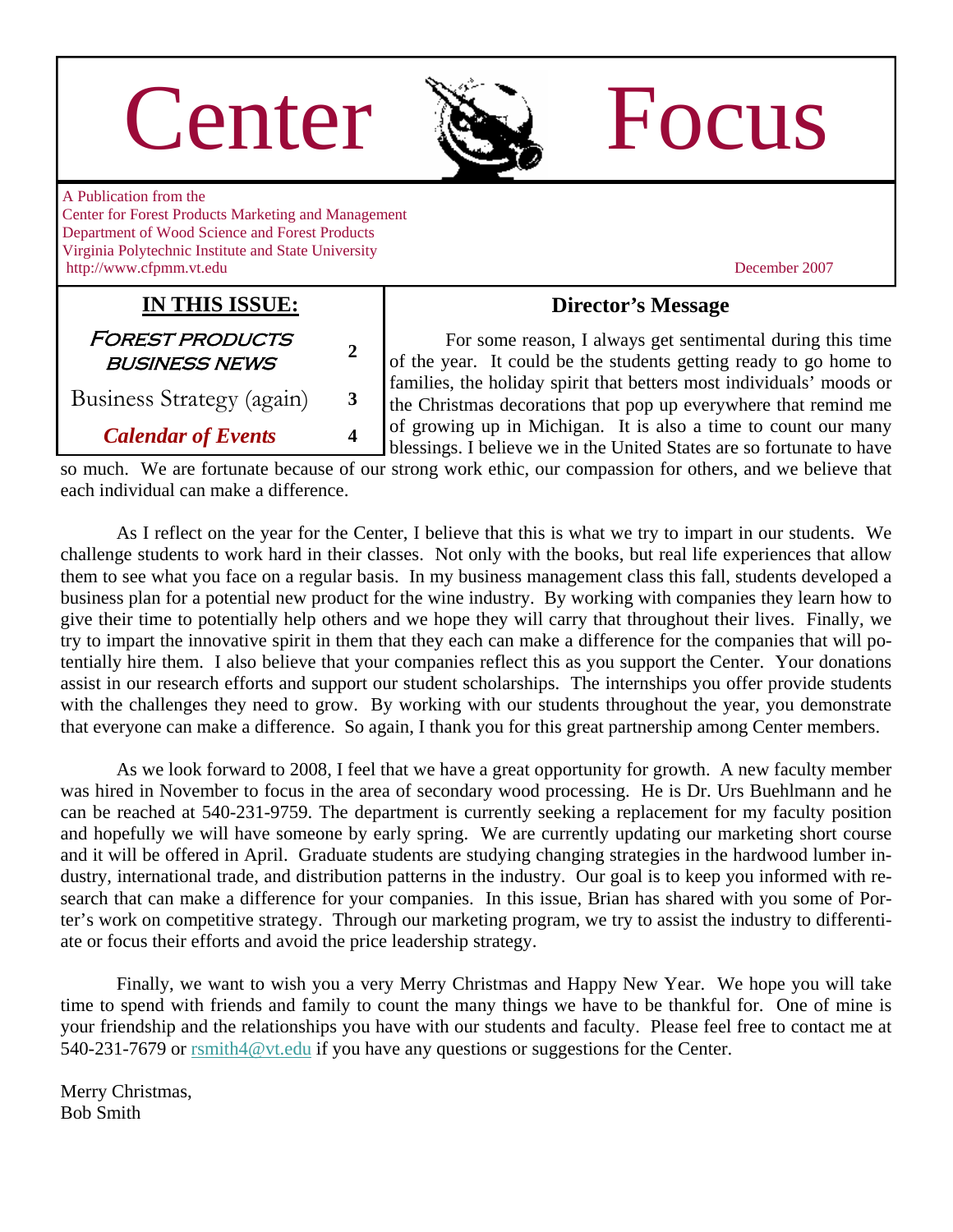### Forest products business news

- The *Arkansas Democrat-Gazette* reported that 5 out of 22 major pine mills have suspended production since October 2006. The article highlighted the impacts of the housing downturn on the forest products industry in Arkansas.
- American Hardwood Industries was formed from the "simultaneous recapitalization" of Rossi American Hardwoods and Hardwood Lumber Manufacturing. Ted Rossi and David Marshall will be CEO and COO, respectively. Source: *Canada NewsWire*.
- According to the *States News Service*, and Minnesota Rep. Jim Oberstar, the USDA Forest Service will allow loggers an additional year to pay off contracts to harvest timber on public lands.
- An article in the *Vancouver Sun* described what softwood lumber producers and Canada policymakers need to do in order to remain competitive in low-cost, global commodity markets. Among the recommendations: privatize forestland, decrease labor costs and invest in new plants and equipment.
- Koppers announced that it will open another joint venture in China with Kailun Clean Coal. The new facility will distill tar and start-up in 2008. Source: *China Knowledge Press*.
- Despite a 2.2% projected annual increase in decking demand in the U.S., wood decking will continue to lose market share to wood-plastic composite lumber and other plastic substitutes. Source: *C & D Recycler*.
- According to *Rocky Mountain Construction*, Cabelas retail stores have a unique appeal to customers by "bringing the outdoors in." One element of the stores is the glulam beams and the benefits associated with them including: aesthetics, cost competitiveness, faster construction, and long spans.
- *Business Wire* reported on the last engineered wood manufacturing industry report from www.researchandmarkets.com. The industry's revenue in 2006 was estimated at \$3 billion dollars and gross profit was 19%. Imports were \$1.56 billion and exports were \$176 million.
- An article in the *Bangor Daily News* stated that the University of Maine's Advanced Engineered Wood Composites Center recently won two awards from the American Composite Manufacturers Association.
- The Russian Timber Group seeks to raise £100 million in an IPO on the London Stock Exchange, AIM. The company is seeking to become the leading vertically integrated forest product company in Russia. Source: *Dow Jones International News*.
- According to the *Monthly Energy Review*, energy consumed in 2006 which was derived from wood totaled 2.1 Quadrillion BTUs (approximately 2% of all energy consumed).

Forest Products Business News has been designed for educational and engagement purposes only. The intention is to report news that affects various business segments of the forest products industry. Any comments or questions should be referred to: [cf.editor@vt.edu](mailto:cf.editor@vt.edu?subject=Center%20Focus%20Comment)

## **Center Focus**



Published Quarterly by The Center for Forest Products Marketing and Management

Department of Wood Science and Forest Products Virginia Tech 1650 Ramble Road Mail Code 0503 Blacksburg, VA 24061

> **EDITOR**  Brian Perkins

**CONTRIBUTING EDITORS**  Angie Riegel Bob Smith

**PHONE: (540) 231-4406 FAX: (540) 231-8868** 



VT/0023/0801/1.7M/220696

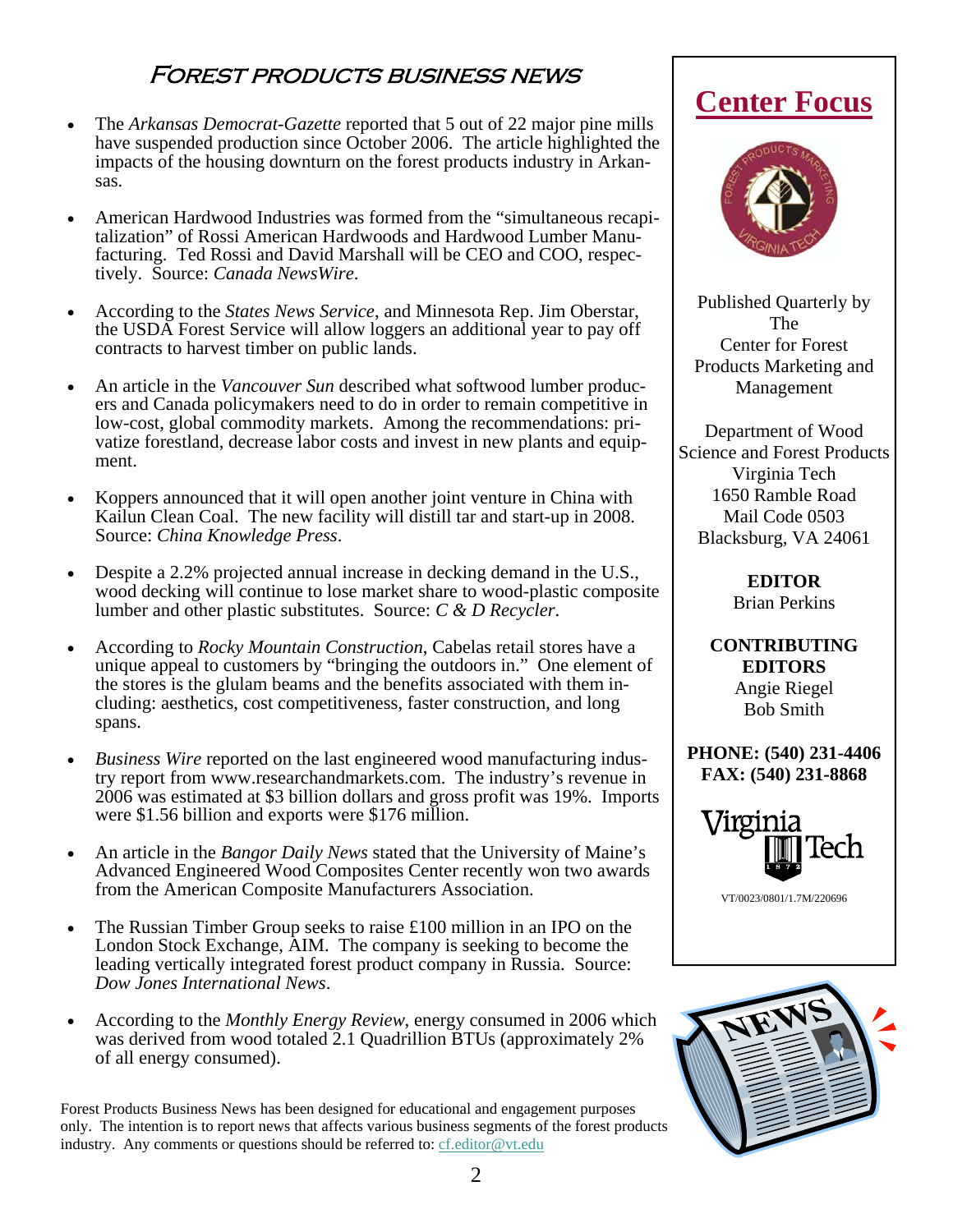#### **Business Strategy according to Porter**

Perhaps no other author or management thinker has had the influence that Michael Porter has had. His seminal work, *Competitive Strategy,* has been used in research, applied in industry and after 27 years has withstood the test of time. Indeed, Porter tops lists of the most influential business researchers. In this work, Porter developed three generic strategies from observations on business. These strategies (Figure 1) act as a defense against the five forces of competition that he also described in this book. We take an in-depth look at each generic strategy.



**Figure 1. Porter's Generic Strategies** 

The cost leadership strategy is characterized by a focus on reducing costs, gaining market share, maintaining efficient economies of scale; having favorable access to raw materials; and avoiding marginal customers. This strategy acts as a defense against competition by providing flexibility to absorb cost increases from suppliers; having a favorable position relative to substitutes; erecting entry barriers with economies of scale; and buyers can only exert price pressures to levels of the next low cost competitor. Some of the risks inherent to the cost leadership strategy are: technological change that disrupts firms; imitation by industry entrants; inability to foresee industry change due to focus on cost controls; and inflation of costs that lessen the ability of price to be the most important product attribute.